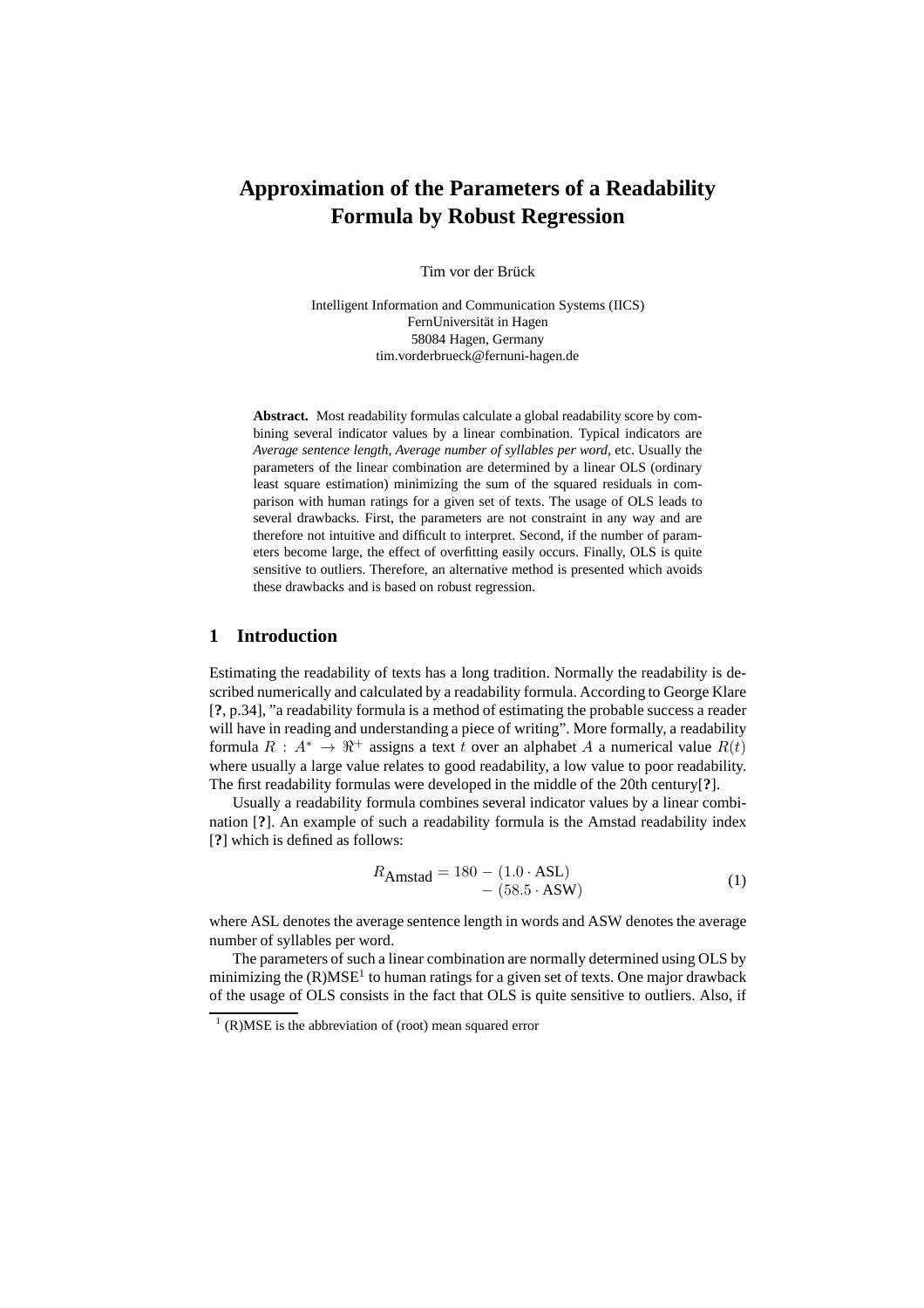a large number of indicators is used, the effect of overfitting can easily occur. Furthermore, it is quite difficult for a human expert to estimate and compare the importances of the indicators from the parameter values.

Thus, in our readability checker DeLite an alternative approach is used. First all indicator values are normalized to an interval from zero to one. Afterwards, the normalized indicators are combined by a weighted sum, where all weights are positive and sum up to one (convex combination). To determine the weights a robust regression method is used which is quite insensitive to outliers. Non-relevant indicators are assigned a weight of zero and can therefore be removed from the model. Furthermore, indicators with low importance are assigned a small weight and their influence is therefore strongly limited. Finally, the importance of each indicator is immediately obvious from the indicator weight.

# **2 Robust Regression Techniques**

Least square estimation has the major drawback that, due to the minimization of the mean squared error, this approach is quite sensitive to outliers. Often, such outliers cannot be filtered out by outlier detection algorithms since the associated coordinates of the outliers might not differ from the other data points in absolute terms but only regarding the fit to some function. Hence, several methods were proposed to overcome this problem [**?**] which are called robust regression methods. Quite popular robust regression techniques are:

*Least Median of Squares*: Instead of the squared sum of residuals, the median of the squared residuals is minimized. For that, the residuals are sorted from small to large. The index of the regarded residual in this sorted collection is then determined by round( $n/2 + (p + 1)/2$ ) where *n* denotes the sampling size and *p* the number of parameters. The parameters determined by this approach describe the center of the smallest plane covering the majority of the data where the distance is measured along the coordinate of the explained variable. Note that all data vectors outside this plane are completely ignored by this algorithm.

*Least Trimmed Squares*: The least trimmed squares estimator minimize the sum of the h smallest squared residuals where h is usually set to round $(n(1 - \alpha) + 1)$  for some  $\alpha$ between zero and one.

*Minimizing the sum of the absolute residuals*: Instead of the sum of the squared residuals the sum of the absolute residuals is minimized. Such a minimization problem can be solved by linear optimization. Linear optimization has the further advantage over OLS that it allows the definition of inequality constraints with minimal overhead. Such constraints are required to ensure that all indicator weights are nonnegative. Thus, we decided to use this method to determine the weights and normalization parameters of our readability function.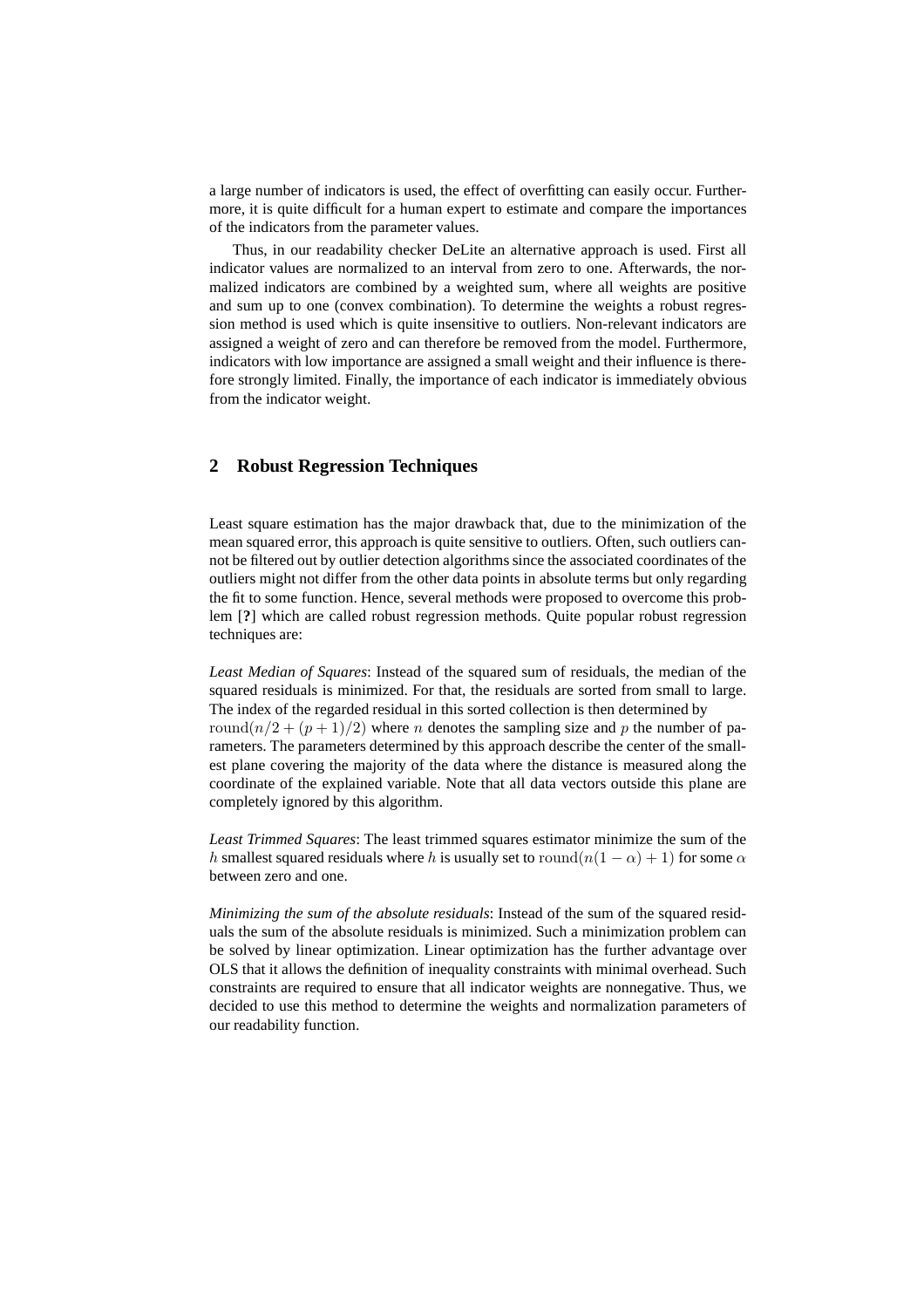# **3 Checking Readability**

#### **3.1 Readability Indicators**

We employed robust regression analysis on the parameters of the DeLite readability checker. This readability checker investigates the readability of German texts on several linguistic levels:

- **–** Morphological level
	- Example indicator: Number of components in a compound word
	- Example: *Donaudampfschifffahrtsgesellschaft* (Donau-dampf-schiff-fahrts-gesellschaft)
	- Translation: *'Donau streamship company'*
	- Value: 5
- **–** Lexical level
	- Example indicator: Number of different readings of a word
	- Example: *Raum*
	- Translation: *'space'*, *'room'*, *'scope'*
	- Value: 3
- **–** Syntactic level
	- Example indicator: Embedding Depth
	- Example: *Er verließ das Haus, in dem die Frau, die er liebte, wohnte, sofort.*
	- Translation (literally): *'He left the house where the woman he loved lived immediately.'*
	- Value: 3 for *liebte 'loved'*
- **–** Semantic level
	- Example indicator: Large number of propositions per sentence
	- Example: *Das konnte bewirken, dass der Fahrer aus Angst vor den Nachbarn ¨ die Geschwindigkeit reduziert.*
	- Translation: *'This could achieve that the driver reduces the speed for fear of the neighbors.'*
	- Value: 3
- **–** Discourse level
	- Example indicator: More than one potential reference for a pronoun
	- Example: *Dr. Peters ladt Herrn M ¨ uller zum Essen ein, da heute sein Geburtstag ¨ ist.*
	- Translation: *'Dr. Peters invites Mr. Müller for dinner since it is his birthday today.'*
	- Value: 2 (the word *sein 'his'* can either refer to *Mr. Müller* or *Dr. Peters*)

In order to calculate the indicator values described above, a semantic network, a dependency tree and a list of tokens are derived for each sentence by a deep syntacticosemantic analysis [**?**].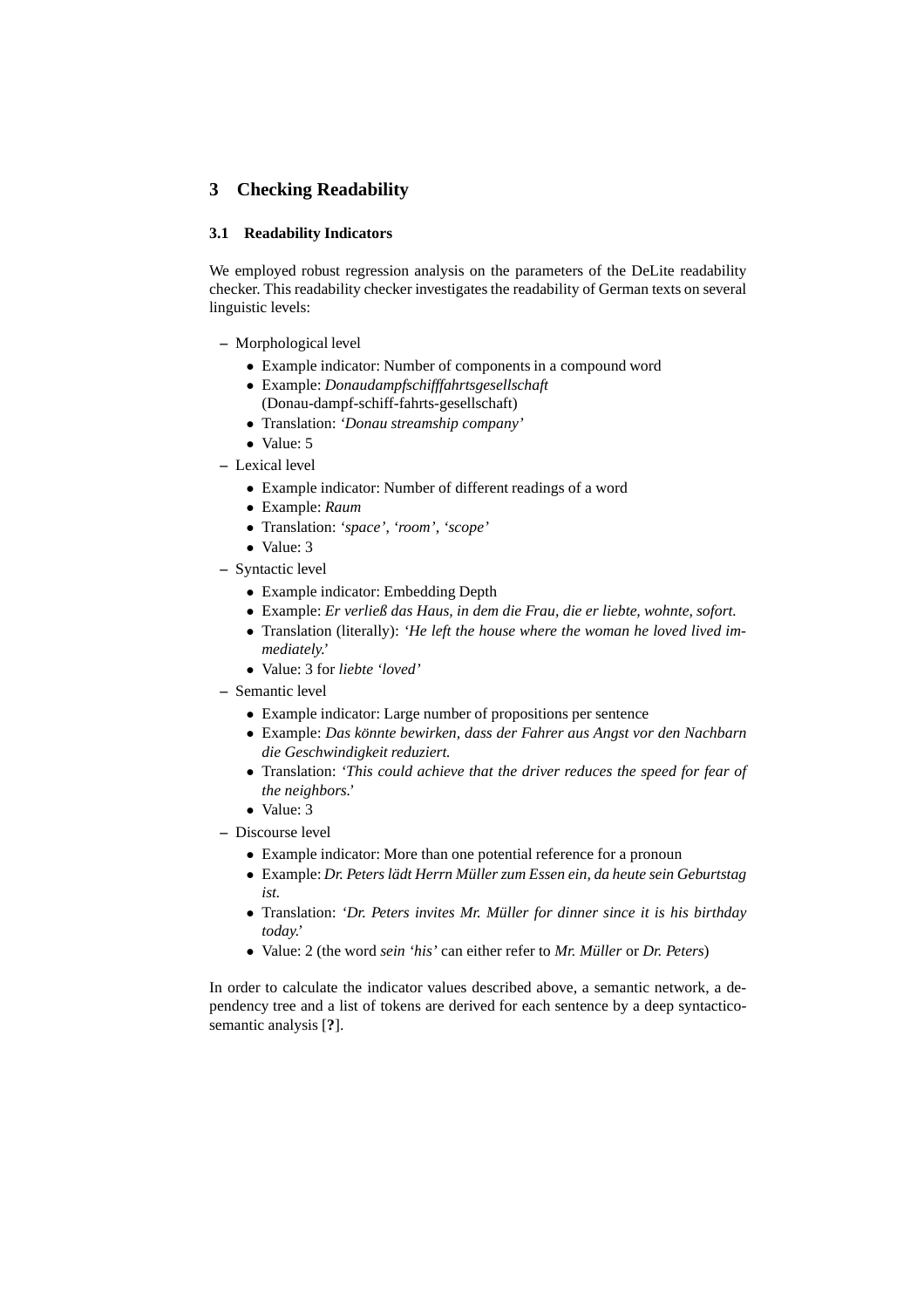#### **3.2 Calculating the Readability Score**

The global readability score of DeLite is calculated in the following steps (see Fig. 1 for an illustrative example with the two indicators *Average sentence length* and *Average number of characters per word*)

- **–** Segmentation: First, the whole document is split up in sentences, phrases and words.
- **–** Calculation: In the next step the indicator values are determined for each segment the associated indicator is applicable to. There are indicators which operate on word, sentence, phrase or document level.
- **–** Aggregation: Now the indicator values are aggregated by averaging. This means that, for each indicator, there exists as a result of this step a single aggregated value for the entire document. Consider for example a text containing two sentences with length 8 and 10 in the text. Then the aggregated value for the indicator *Average sentence length* is 9 if arithmetic averaging is used.
- **–** Normalization: The indicators are normalized by applying a normalization function.
- **–** Combination: Finally, a global readability score is determined by combining the indicator values.



**Fig. 1.** Steps for calculating a global readability score in DeLite. For better illustration only the two indicators *Average sentence length*(ASL) and *Average number of characters per word*(ACW) are displayed.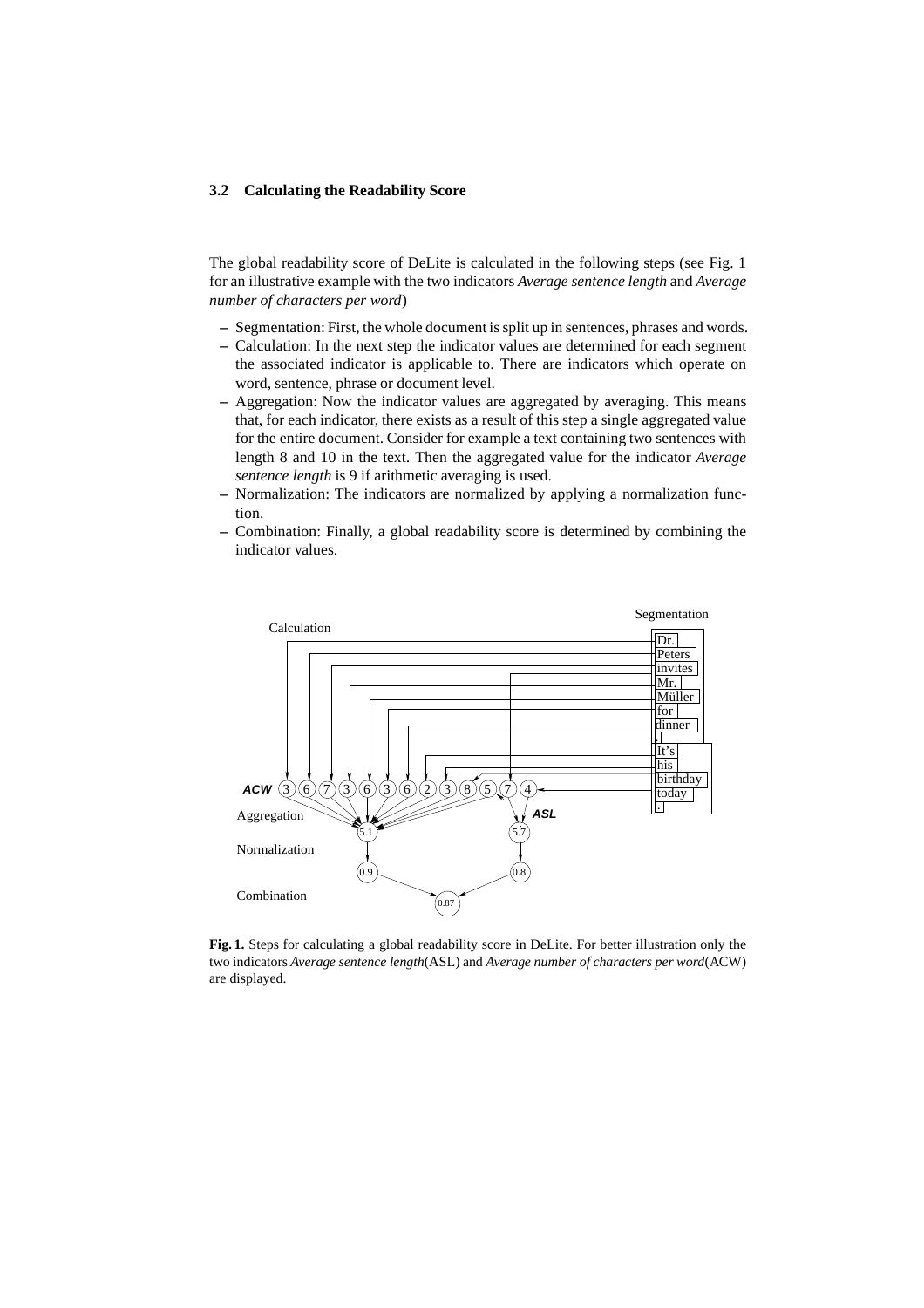

**Fig. 2.** Typical normalization with a piecewise linear function for data with the minimum 2 and maximum 15.

## **4 Normalizing Indicator Values**

Before the data is combined, it is normalized to the interval [0,1]. Such a normalization is often done by a piecewise linear normalization function (depicted in Fig. 2). However, such a normalization has several drawbacks. First, the normalization function is not differentiable at the two locations where the slope changes. This makes it difficult to apply optimization techniques which employ the derivative. Second, a smooth transition seems to be more natural. Therefore we decided to use a derivation of the Fermi-Function which is defined as follows:

$$
N(x, \mu, \delta) = 1 - \frac{1}{1 + e^{-\frac{x - \mu}{\delta}}}
$$

where

- **–** x: indicator value
- **–** µ, δ: constants which are associated to a certain indicator where the parameter µ is the location of the 0.5-intercept ( $N(\mu) = 0.5$ ) and  $\delta$  specifies the incline of the function.

The graph of this function is displayed in Fig. 3.

In our readability checker, all indicator values are non-negative and high unnormalized indicator values correspond to less readability.

In an initial estimation,  $\mu_i$  is set to the mean value of the distribution. The parameter  $\delta_j$  was obtained by computing the arithmetic mean for solutions of  $N(x, \mu_j, \delta_j)$  for given values of  $\mu$  and maximum and minimum values of the indicator value x under consideration. This initial estimation does not make use of the user ratings at all.

#### **5 Determining Parameter Weights with Linear Optimization**

The robust regression used here estimates the weights by minimizing the sum of the absolute residuals instead of the sum of the squared residuals. The minimization is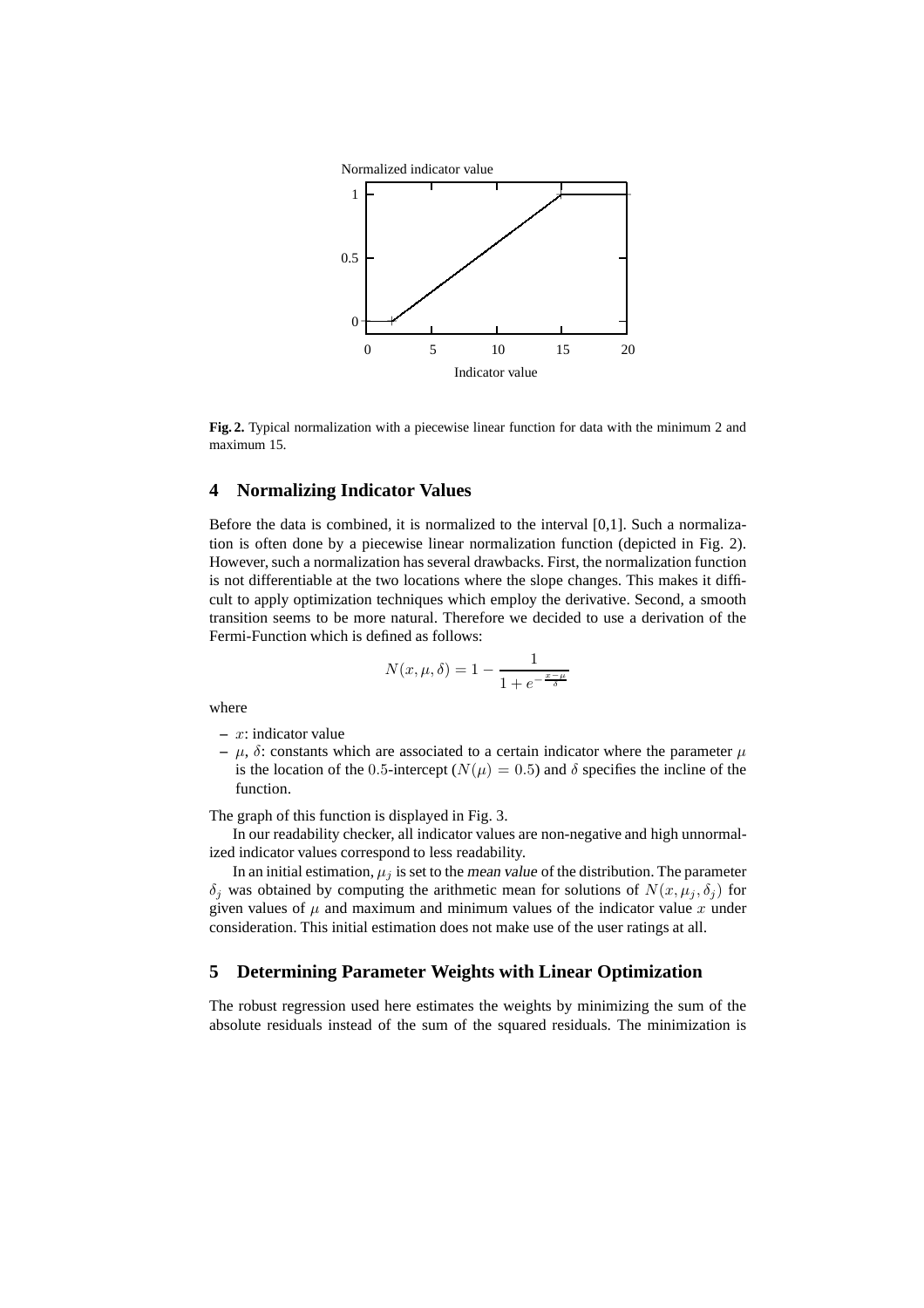

**Fig. 3.** Normalization with a variant of the Fermi-Function.

achieved via linear optimization, applying the Simplex method [**?**]. This kind of regression is called robust since it is not as sensitive to outliers as OLS.

The minimization problem for determining the weights of our readability function is defined as follows:

$$
\mathbf{w}_{\text{opt}} = \arg \min_{\mathbf{w}} (\sum_{i=1}^{n} |y_i - \mathbf{X}_i \mathbf{w}|) \tag{2}
$$

where

 $y_i$ : average user rating for text  $t_i$ 

 $-$  **w** =  $(w_1, \ldots, w_m)^T$ : vector of indicator weights

 $\mathbf{X_i} = (x_{i1}, \dots, x_{im})$ : vector of indicator values for text  $t_i$ 

In Equation 2,  $|y_i - \mathbf{X}_i \mathbf{w}|$  can be replaced by variables  $z_i$ , if the constraints

$$
z_i \ge |y_i - \mathbf{X_i w}| \text{ with } 1 \le i \le n \tag{3}
$$

are added [**?**]. Using the equivalence in Equation 4, the optimization problem can be rewritten as shown in Equation 5.

$$
z_i \ge |y_i - \mathbf{X_i w}| \Leftrightarrow z_i \ge (y_i - \mathbf{X_i w}) \wedge z_i \ge -(y_i - \mathbf{X_i w}) \tag{4}
$$

$$
\arg \min_{\mathbf{w}} z_1 + \dots + z_n \text{ , with}
$$
  
\n
$$
z_i \ge y_i - x_{i1} w_1 - \dots - x_{im} w_m ,
$$
  
\n
$$
z_i \ge x_{i1} w_1 + \dots + x_{im} w_m - y_i
$$
\n(5)

and  $i = 1, ..., n$ .

This problem consists of linear equations only and can therefore be solved by traditional linear optimization algorithms like the Simplex method.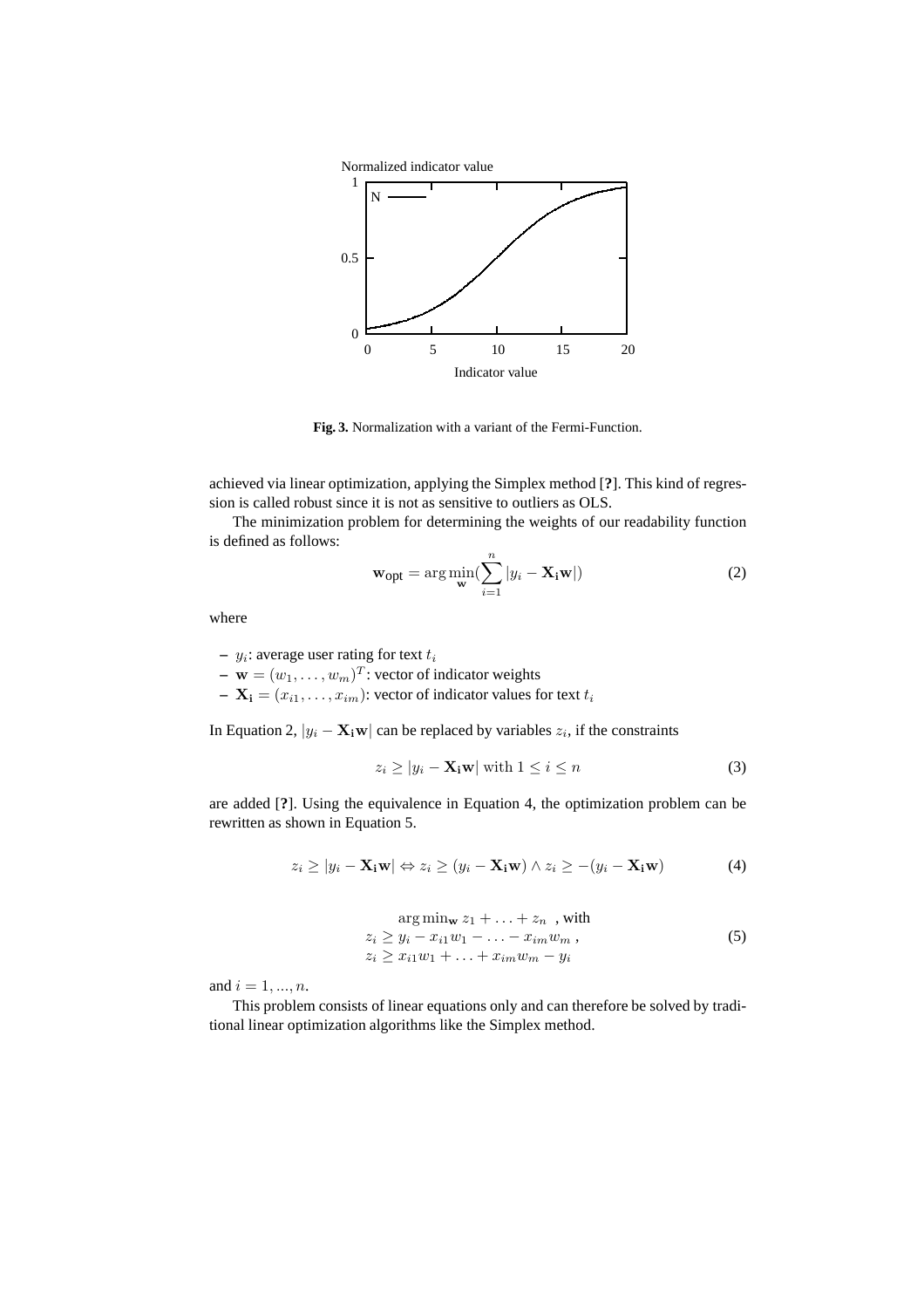## **6 Further Error Reduction**

Currently, the user ratings are not used at all for the determination of the normalization parameters. However, for an optimal setting, i.e., a setting which minimizes the error to the user ratings, this can be an important factor. Thus, in this section a method is described to incorporate these ratings but additionally avoiding the complexity of a fullblown non-linear robust optimization. We actually succeeded in further reducing the MAE (mean absolute error) using an iterative approach. For that, only the parameters  $\delta$  and  $\mu$  of the normalization function for a single indicator are modified, leaving all others parameters and weights constant. This optimization process is iterated for each indicator. In each iteration step the error decreases if evaluated on the training data. Naturally, this does not hold necessarily for the error determined by cross-validation. In contrast to a nonlinear robust optimization, this approach is quite efficient and easy to realize.

Let us now investigate how the parameters  $\delta_k$  and  $\mu_k$  are determined for a single indicator  $I_k$ .

We look for parameters  $\mu_k$ ,  $\delta_k$  which lead to a small sum of the absolute residuals  $|\epsilon_1| + \ldots + |\epsilon_n|$  with

$$
y_i = \sum_{j=1}^{m} w_j N(x_{ij}, \mu_j, \delta_j) + \epsilon_i
$$
 (6)

assuming  $\delta_j$ ,  $\mu_j$  have a constant value with  $j = 1, \ldots, m$  and  $j \neq k$  and all  $w_j$  including  $w_k$  are constant.

In the first step, all summands except the kth are moved to the left side:

$$
y_i' := y_i - \sum_{1 \le j \le m, j \ne k} N(x_{ij}, \mu_j, \delta_j) = w_k N(x_{ik}, \mu_k, \delta_k) + \epsilon_i \tag{7}
$$

Variables  $a, b$  are introduced with  $a := -1/\mu_k$  and  $b := \frac{\mu_k}{\delta_k}$ .  $y'_i$  can be rewritten as shown in Equation 8.

$$
y'_{i} = w_{k}(1 - \frac{1}{1 + e^{ax_{ik} + b}}) + \epsilon_{i}.
$$
 (8)

 $ax_{ik} + b$  can be isolated [?] by making some equivalence conversions.

$$
ax_{ik} + b = \ln(\frac{1}{1 - \frac{y_i' - \epsilon_i}{w_k}} - 1)
$$
\n(9)

Instead of solving this problem directly we look for the solution  $a, b$  of the related problem<sup>2</sup>

$$
ax_{ik} + b + \gamma_i = \ln\left(\frac{1}{1 - \frac{y_i'}{w_k}} - 1\right)
$$
 (10)

<sup>&</sup>lt;sup>2</sup> An optimal solution of the second problem creates a nearly optimal solution for the first problem.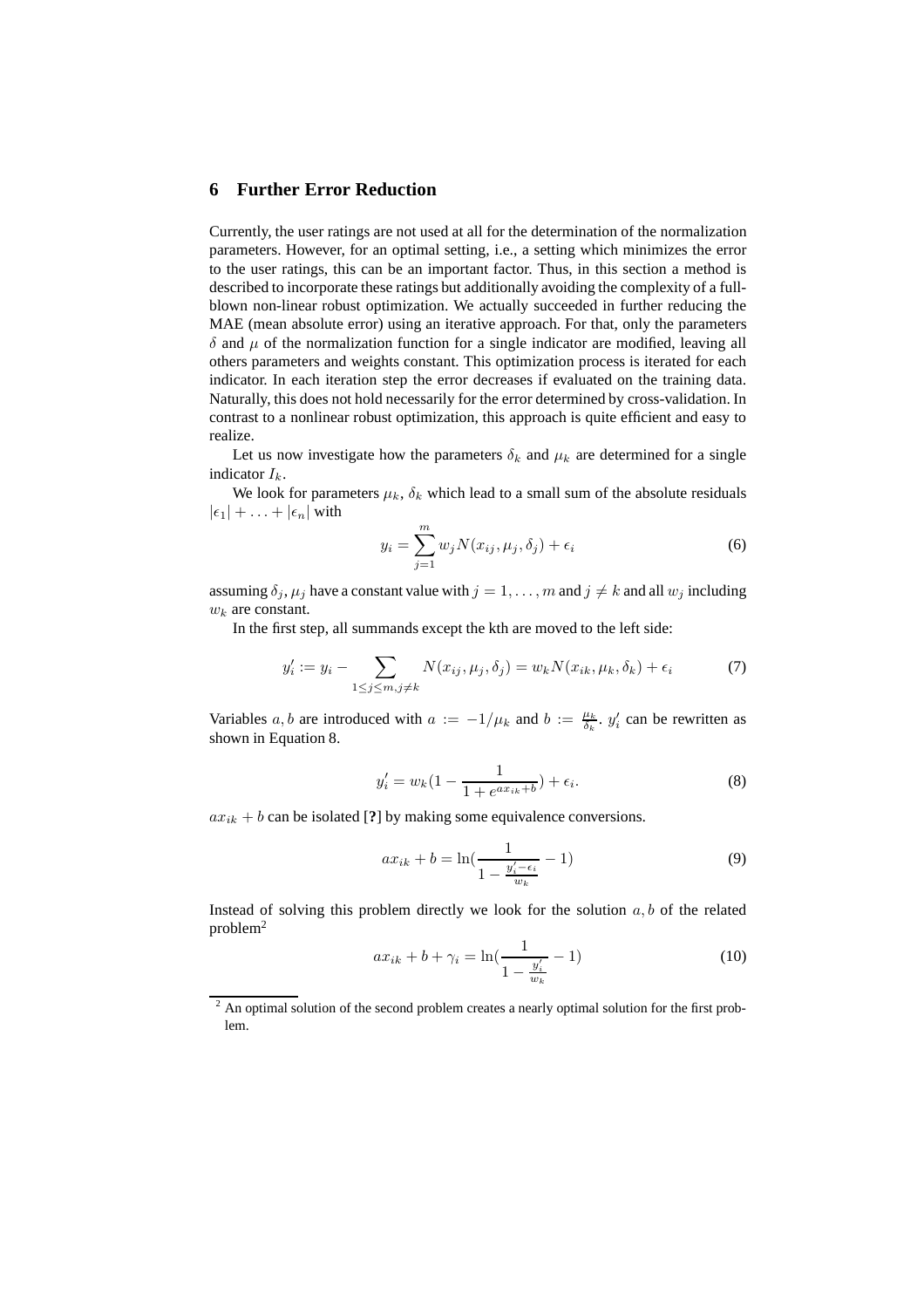by minimizing  $|\gamma_1| + \ldots + |\gamma_n|$ . Since the expression on the right side is considered to have a constant value, Equation 10 represents a linear model.  $a, b$  can be determined by solving the following minimization problem:

$$
\arg\min_{a,b} \sum_{i=1}^{n} |y''_i - ax_{ik} - b| \tag{11}
$$

where  $y''_i$  is given as:

$$
\ln(\frac{1}{1 - \frac{y_i'}{w_k}} - 1) \tag{12}
$$

Equation 11 can be solved for  $a$  and  $b$  by linear optimization. Note that the standard Simplex method requires the optimization variables  $a, b$  to be nonnegative. This can be achieved by making further replacements:

$$
ax_{ik} = a_+x_{ik} - a_-x_{ik} \tag{13}
$$

$$
b = b_{+} - b_{-} \tag{14}
$$

A negative factor for  $x_{ik}$  is obtained if  $a_{+} < a_{-}$ . Analogously for b. The original parameters  $\mu$  and  $\delta$  can then easily be determined from the solutions for a and b.

After all normalization parameters are obtained in the indicated way, the weights of the indicators can be recalculated as described in Sect. 5 on the basis of these newly calculated parameters. Afterwards, the normalization parameters can again be recalculated using the new weights which means that, theoretically, this process can be repeated indefinitely. The entire optimization process is illustrated using pseudocode in Fig. 4.

```
for v=1; v<num_iterations; v++
\mathbf{w}=determine weights(\mu_{1...m},\delta_{1...m},\mathbf{X},\mathbf{y});
for (k=1; k\leq m; k++)(\mu_k,\delta_k)\texttt{=determine\_pars}\,(\mu_{1...(k-1),(k+1)...m},\delta_{1...(k-1),(k+1)...m},\mathbf{w} , \mathbf{X} , \mathbf{y} , \mathbf{k} ) i
```
**Fig. 4.** Pseudocode for determining indicator weights and normalization parameters.  $\mu_{1...m}$  :=  $(\mu_1, \ldots, \mu_m), \delta_{1 \ldots m}$  is defined analogously.

#### **7 Evaluation**

The evaluation was based on an online user study conducted with more than 300 participants rating the readability of 500 German texts. In total, the data consist of about 2 800 readability judgments. The participants rated the readability of each text on a seven point Likert scale [**?**].

43.1 % of the participants were female and 56.9 % male. 91.4 % of them were German native speakers. Four people were not native speakers and their German language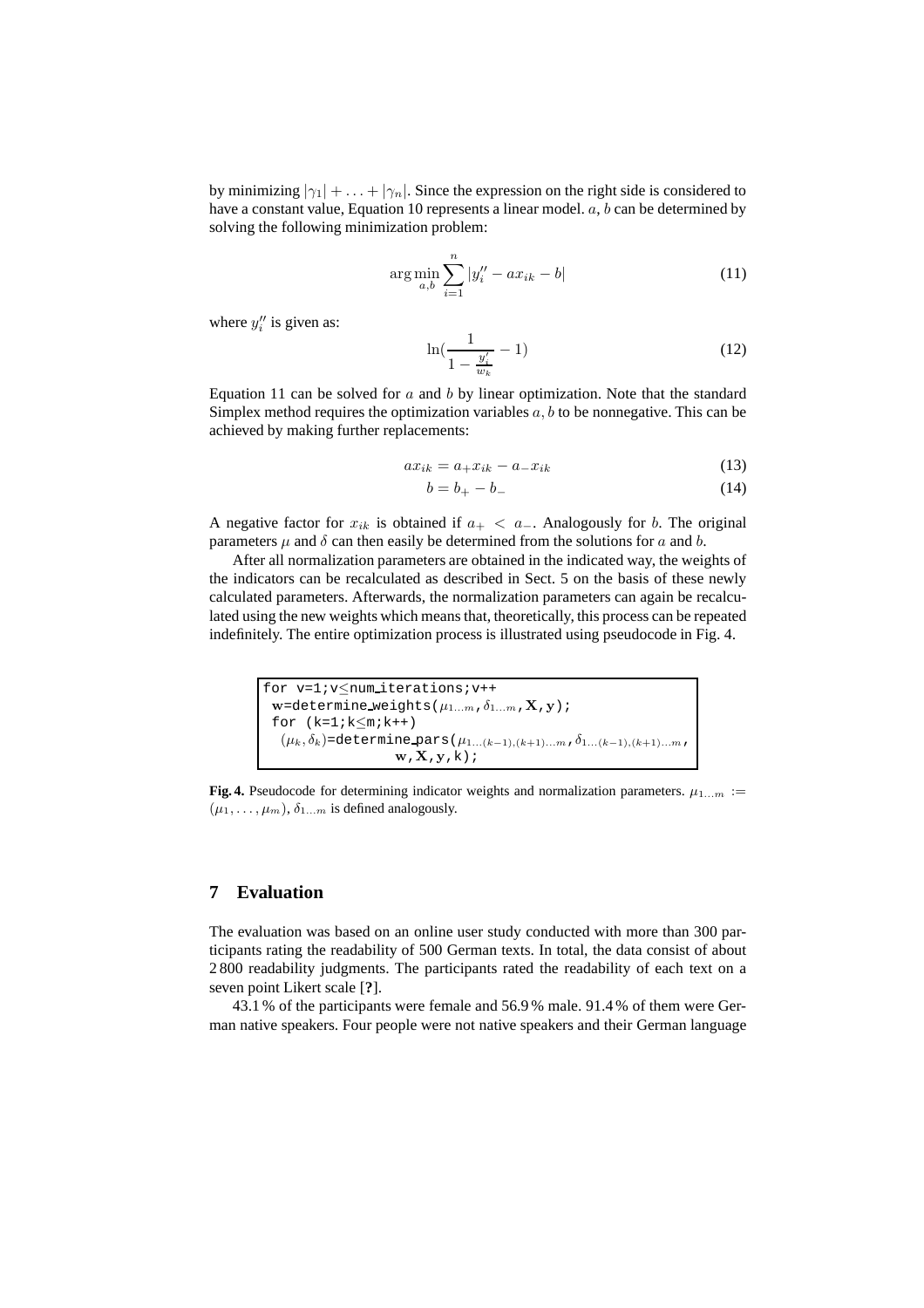skills were, according to their own judgment, worse than "Good". Since the aim of this experiment was to test the readability for German native speakers their ratings were filtered out. Readability experiments for non-native speakers were not carried out and left for future work.

Almost 70 % of the participants were between 20 and 40 years old; the number of participants over 60 was very small (ca. 3 %). The participants were mainly welleducated. 58 % of them owned a university or college degree. There is none who had no school graduation at all. The participants of the evaluation belonged to a large variety of professions, e.g., software-developers, scientists, physicians, linguists, pharmacists, administrators, psychologists, and musicians.

The texts were automatically extracted from Web pages of local administrations. For that, we looked for PDF texts employing a search engine with typical keywords for this domain. All PDF texts were converted into plain texts with pdftotext and processed by the deep syntactico-semantic analyzer WOCADI[**?**] which creates a semantic network, a dependency tree and a list of tokens. This information is then employed by the DeLite readability indicators. 53 readability indicators are used in total.

The parameters of the normalization function and the weights were determined by the algorithm described in Sect. 4–6 using robust regression. RMSE and MAE were determined between the average user rating of a text and the readability score employing the learned weights and parameters by a 10-fold cross-evaluation and after several iterations of the parameter/weight learning process.

The results are displayed in Table 1 and Fig. 5. MAE and RMSE were considerably reduced in comparison to a normalization which does not take into account the user ratings (number of iterations equals to zero). Furthermore, no considerable improvement was observed using more than two iterations.

**Table 1.** MAE and RMSE between the DeLite score and the readability ratings.

| Type of Error                      | Iterations   |                                   |               |               |    |
|------------------------------------|--------------|-----------------------------------|---------------|---------------|----|
|                                    | $\mathbf{a}$ |                                   | $\mathcal{L}$ | $\mathcal{R}$ | 10 |
|                                    |              | MAE 0.140 0.125 0.119 0.119 0.120 |               |               |    |
| RMSE 0.169 0.153 0.148 0.149 0.150 |              |                                   |               |               |    |